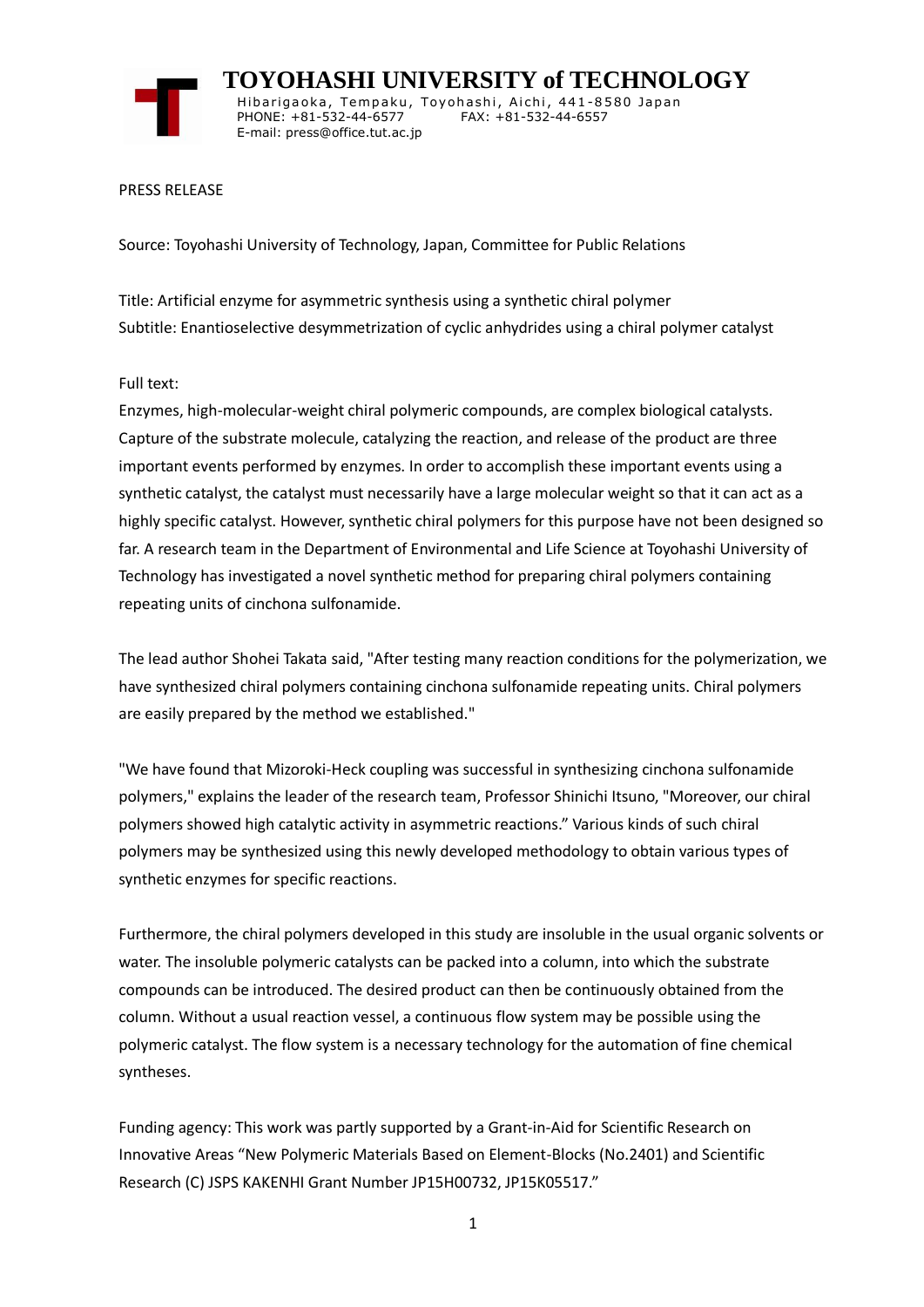

 **TOYOHASHI UNIVERSITY of TECHNOLOGY** Hibarigaoka, Tempaku, Toyohashi, Aichi, 441-8580 Japan PHONE: +81-532-44-6577 FAX: +81-532-44-6557 E-mail: press@office.tut.ac.jp

Reference:

Shohei Takata, Yuta Endo, Mohammad Shahid Ullah, and Shinichi Itsucno (2016). Synthesis of cinchona alkaloid sulfonamide polymers as sustainable catalysts for the enantioselective desymmetrization of cyclic anhydrides, RSC Advances, 6 (76), 72300-72305. 10.1039/C6RA14535C

Further information Toyohashi University of Technology 1-1 Hibarigaoka, Tempaku, Toyohashi, Aichi Prefecture, 441-8580, JAPAN Inquiries: Committee for Public Relations E-mail: press@office.tut.ac.jp

Toyohashi University of Technology founded in 1976 as a National University of Japan is a research institute in the fields of mechanical engineering, advanced electronics, information sciences, life sciences, and architecture.

Website[: http://www.tut.ac.jp/english/](https://www.tut.ac.jp/english/)

Figure 1:



Cinchona sulfonamide polymer

Caption: Structure of cinchona sulfonamide polymer.